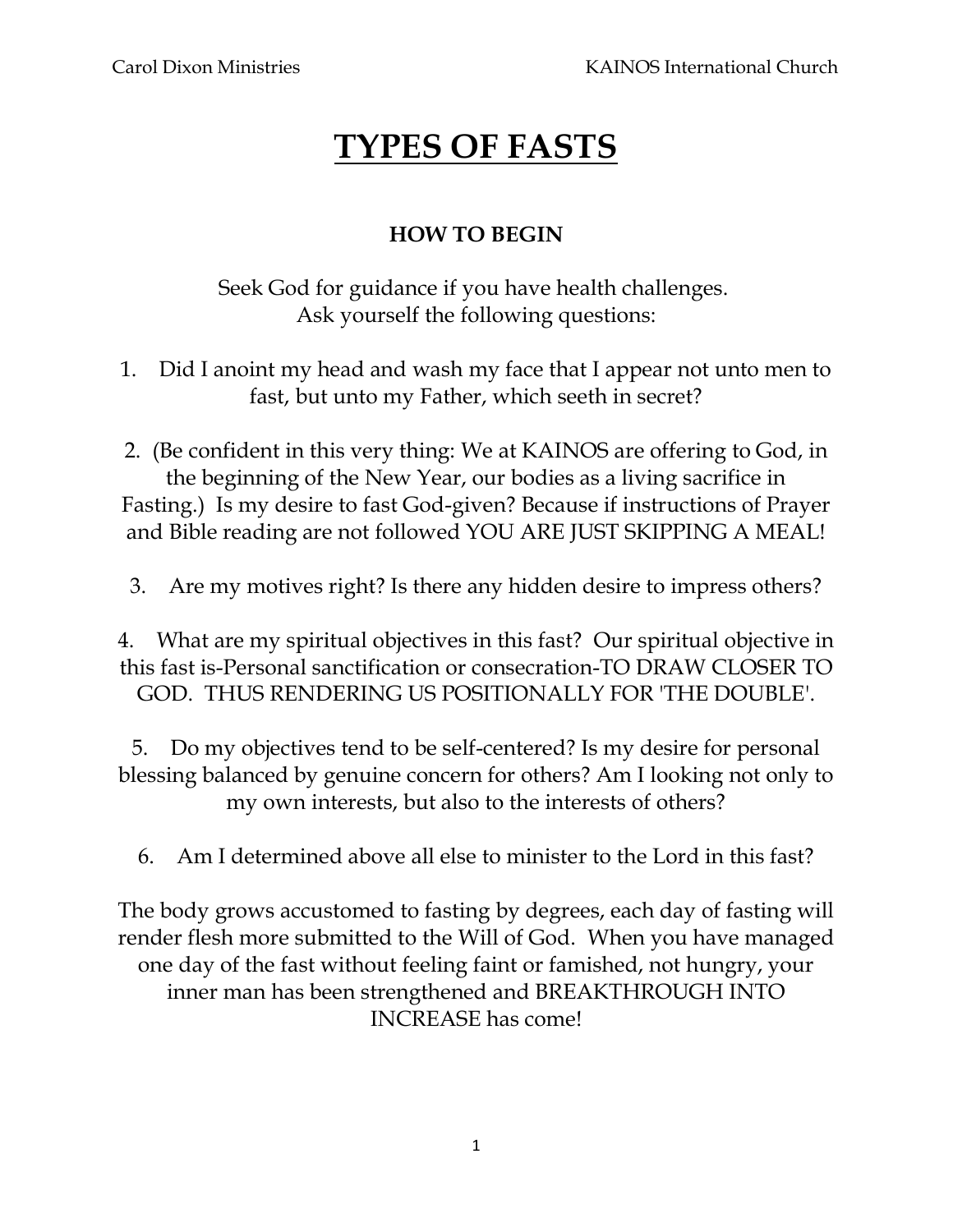Our time has been designated to fast. Do not indulge yourself by overeating in an effort to ease the fast. Our fast is for more than one day, it is a good idea to have fresh fruit on the last day before fasting. This insures that the last meal left in the bowl is fruit, which breaks down easier than other food residues. This aids in the cleansing and elimination process.

satan is well aware of the value and power of fasting, so he will do everything to get you to break your fast launching every attack he can. Discouragement is one of his weapons. Guard against it by maintaining a spirit of praise and thanksgiving. Read through Ephesians chp. 6 and avail yourself of the whole armor of God. Make use especially of the shield of faith to quench all his flaming darts. Use the sword of the Spirit, and tell satan, "It is written…greater is He that is within me than he that is in the world."

This information is not given as the rules and regulations that govern fasting, but only in an ongoing effort to keep in alignment with the WORD that says 'seek wisdom and understanding in all things'.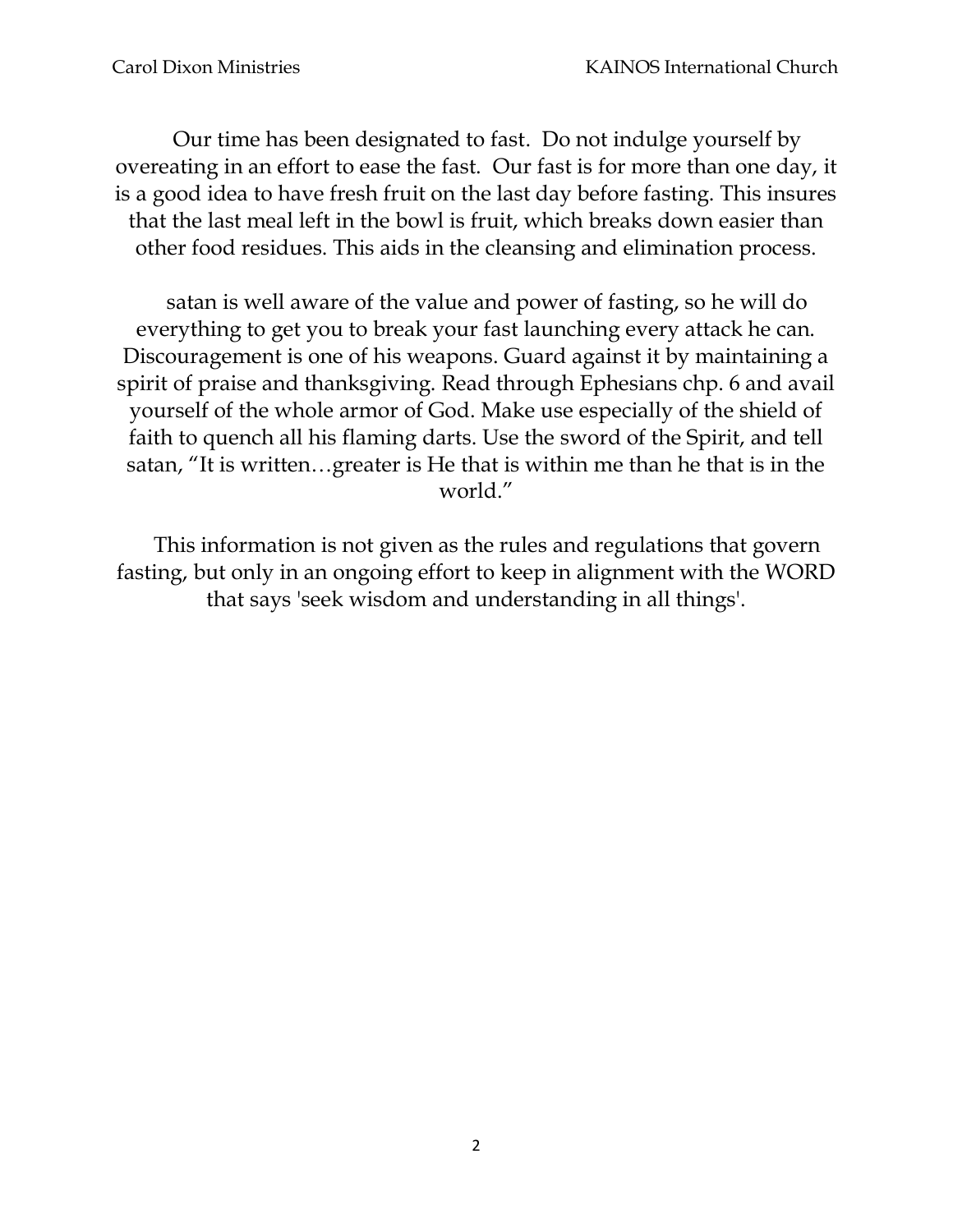## **HOW TO BREAK THE FAST**

To break a fast of only a day or two presents no problem. It is most important, however, that we should understand the rights and wrongs of breaking our longer fasts and to avoid considerable pain and discomfort. During prolonged fasts the stomach has been slowly shrinking, so that by the end of the fast it has nothing like it's previous capacity for food, and the smallest quantity of food makes one feel surprisingly full. Secondly, the organs in the body that are usually engaged in assimilating food goes in to a kind of sleep which becomes deeper and deeper as the fast is prolonged. Because of these two facts, the utmost care should be exercised as to how much you eat, what you eat, and how you eat it. The stomach must be given time to return to normal size. The digestive organs also must be gently and progressively caressed into wakefulness and efficient activity. Some reports say it is a good idea to break your fast with fruit or vegetable juices. This may well be the case in lands where oranges and grapefruits are picked ripe. But where they are imported the fruit is picked unripe and the juice can often be too acidic for many stomachs. Apple, tomato or grape juices are possible alternatives, or pure citrus juices canned. Start at first with a small quantity. Personally, soup works for me.

Fresh salads (without dressing), homemade vegetable soups (no fats), and cooked vegetables may then be included in the diet, always starting with a little of everything and building up gradually. A little crisp bread or toasted whole-wheat bread with a scraping of butter may next be eaten with the meals, but cakes, pastries and cookies should be avoided. Go very steady on the starchy foods at this stage. Protein is best introduced first in the form of cheese, eggs or nuts, with fish, and meat last of all. Just how quickly you increase your diet in variety and quantity depends on how you find the body succeeds in coping.

3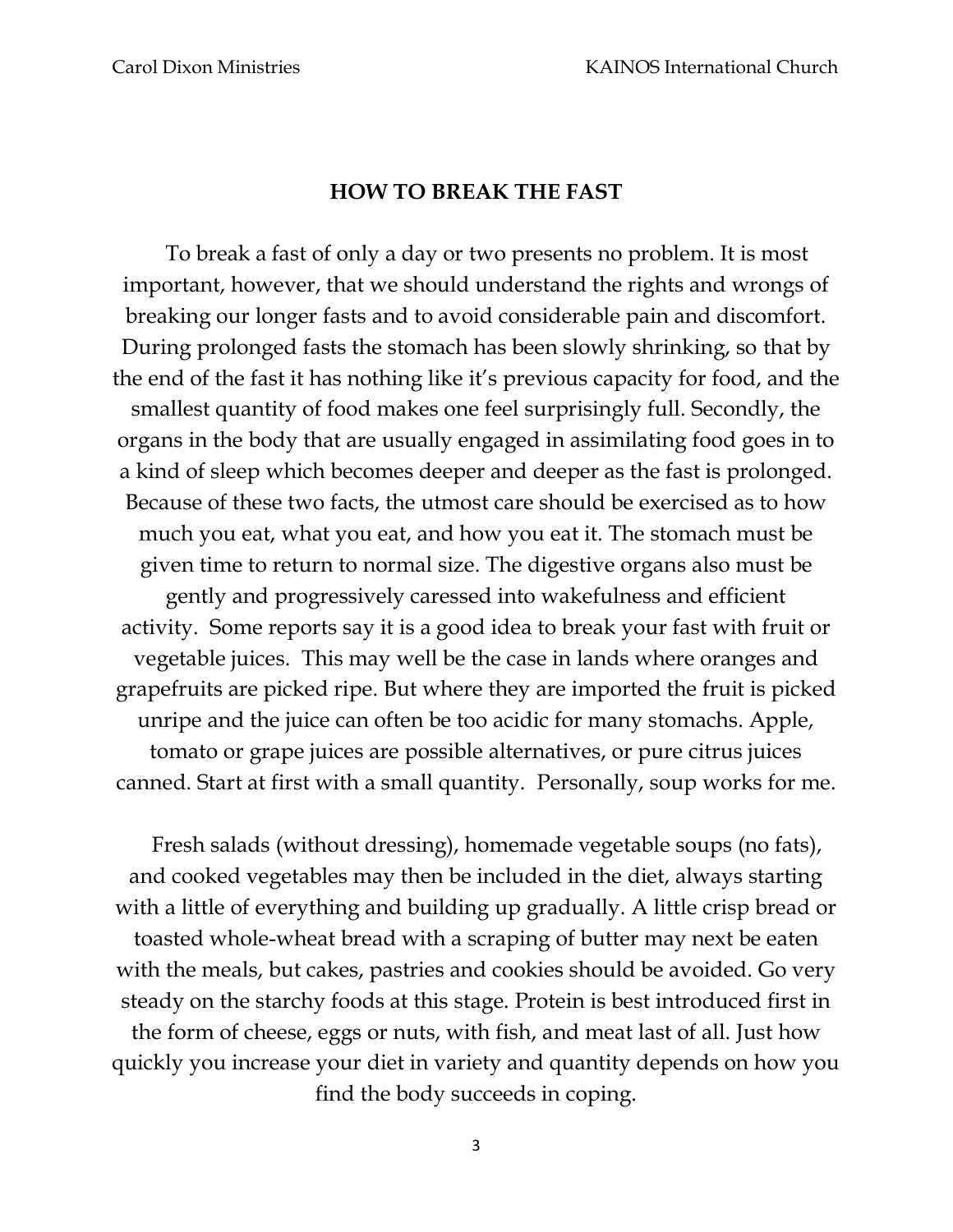It is of the utmost importance that the food be eaten slowly, and chewed very well, that it is reduced to liquid at swallowing. At the first sensation of fullness in the stomach you should stop, even if you haven't completed your portion. Discomfort following a meal should be regarded as a signal to ease off, and if necessary, miss the next meal.

It is important to rest as much as possible during this period so as to let the body concentrate on the business of digestion and assimilation. To sum it up, watch your quantities, eat slowly and chew well, stop at the first warning sign. Rest as much as possible. Don't try to do too much too soon.

Give thought and prayer to your future diet and eating habits. Try not to return to the old ways of overeating, eating between meals, or eating the wrong foods.

Finally, you cannot afford to relax spiritually during this breaking of your fast period, for the thief will still be on the prowl. Beware of what comes out of your mouth! This should be a time of consolation, when you get right through prayer on matters that God has revealed to you.

You should begin to see the fruit of this time set apart for God, with blessings rebounding not only on your own head but also on those for whom you have been interceding. Thus, like your Lord and Master, return from your fasting wilderness "in the power of the Spirit," expecting that the works of and the graces of Christ will manifest in you, as they were in Him.

"Truly, truly I say to you, he who believes in Me will also do the works that I do, and greater works than these will he do, because I go to the Father. Whatever you ask in My name, I will do it, that the Father may be glorified in the Son," Jn. 14:12, 13.